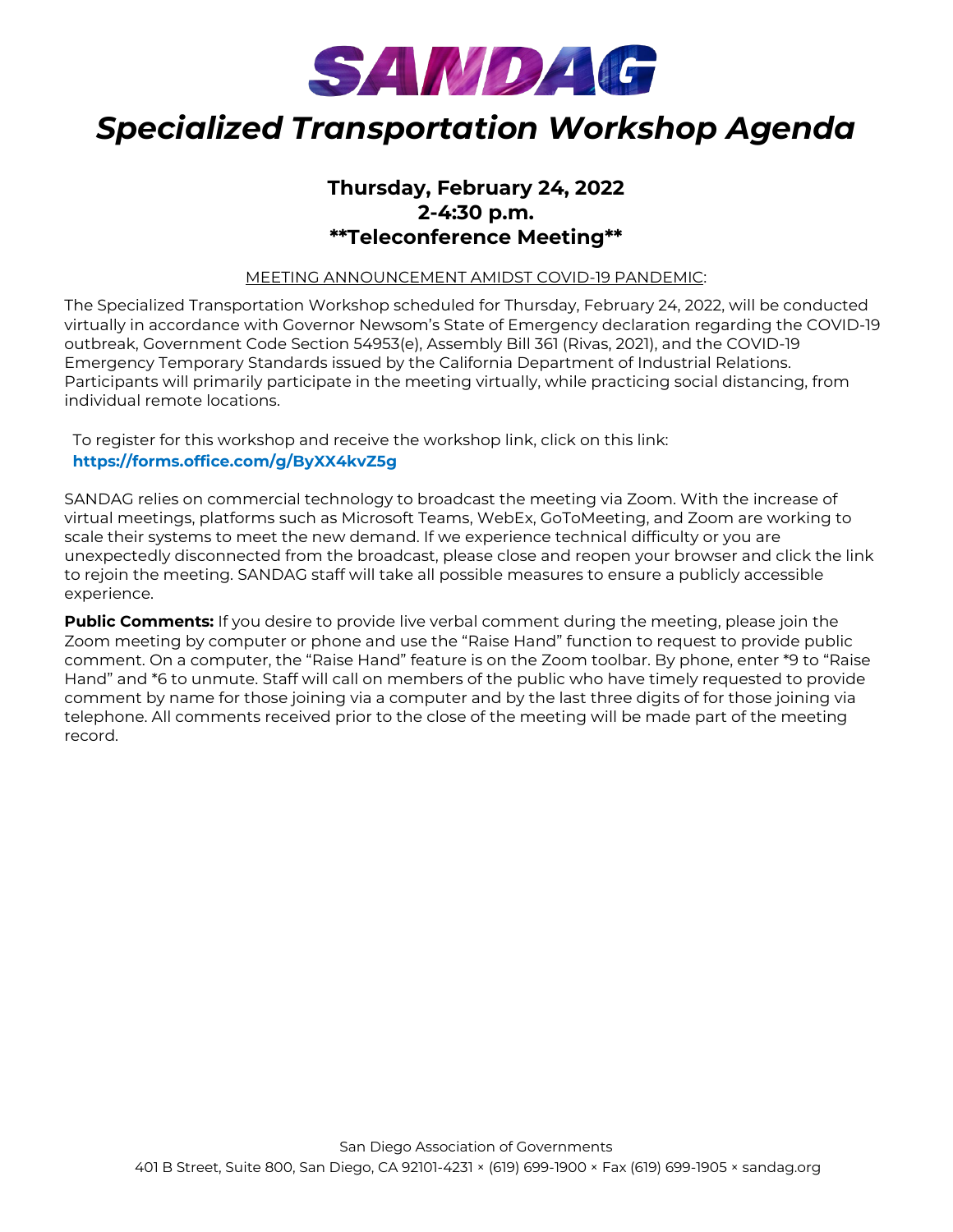

Welcome to SANDAG. SANDAG operates its programs without regard to race, color, and national origin in compliance with Title VI of the Civil Rights Act. SANDAG has developed procedures for investigating and tracking Title VI complaints, and the procedures for filing a complaint are available to the public upon request. Questions concerning SANDAG nondiscrimination obligations or complaint procedures should be directed to the SANDAG General Counsel, John Kirk, at (619) 699-1997 or john.kirk@sandag.org. Any person who believes himself or herself or any specific class of persons to be subjected to discrimination prohibited by Title VI also may file a written complaint with the Federal Transit Administration.

In compliance with the Americans with Disabilities Act (ADA), SANDAG will accommodate persons who require assistance in order to participate in SANDAG meetings. If such assistance is required, please contact the Clerk of the Board at [clerkoftheboard@sandag.org](mailto:clerkoftheboard@sandag.org) or at (619) 699-1985, at least 72 hours in advance of the meeting. To request this document or related reports in an alternative format, please call (619) 699-1900 or (619) 699-1904 (TTY), or fax (619) 699-1905 at least 72 hours in advance of the meeting.

SANDAG agenda materials can be made available in alternative languages. To make a request, call (619) 699-1900 in advance of the meeting.

Los materiales de la agenda de SANDAG están disponibles en otros idiomas. Para hacer una solicitud, llame al (619) 699-1900.

如有需要, 我们可以把SANDAG议程材料翻译成其他語言.

请在会议前至少 72 小时打电话 (619) 699-1900 提出请求.

### **Vision Statement**

*Pursuing a brighter future for all.*

#### **Mission Statement**

*We are the regional agency that connects people, places, and innovative ideas by implementing solutions with our unique and diverse communities.*

### **Our Commitment to Equity**

*We hold ourselves accountable to the communities we serve. We acknowledge we have much to learn and much to change; and we firmly uphold equity and inclusion for every person in the San Diego region. This*  includes historically underserved, systemically marginalized groups impacted by actions and inactions at all *levels of our government and society.*

*We have an obligation to eliminate disparities and ensure that safe, healthy, accessible, and inclusive opportunities are available to everyone. SANDAG will develop an equity action plan that will inform how we plan, prioritize, fund, and build projects and programs; frame how we work with our communities; define how we recruit and develop our employees; guide our efforts to conduct unbiased research and interpret data; and set expectations for companies and stakeholders that work with us.*

*We are committed to creating a San Diego region where every person who visits, works, and lives can thrive.*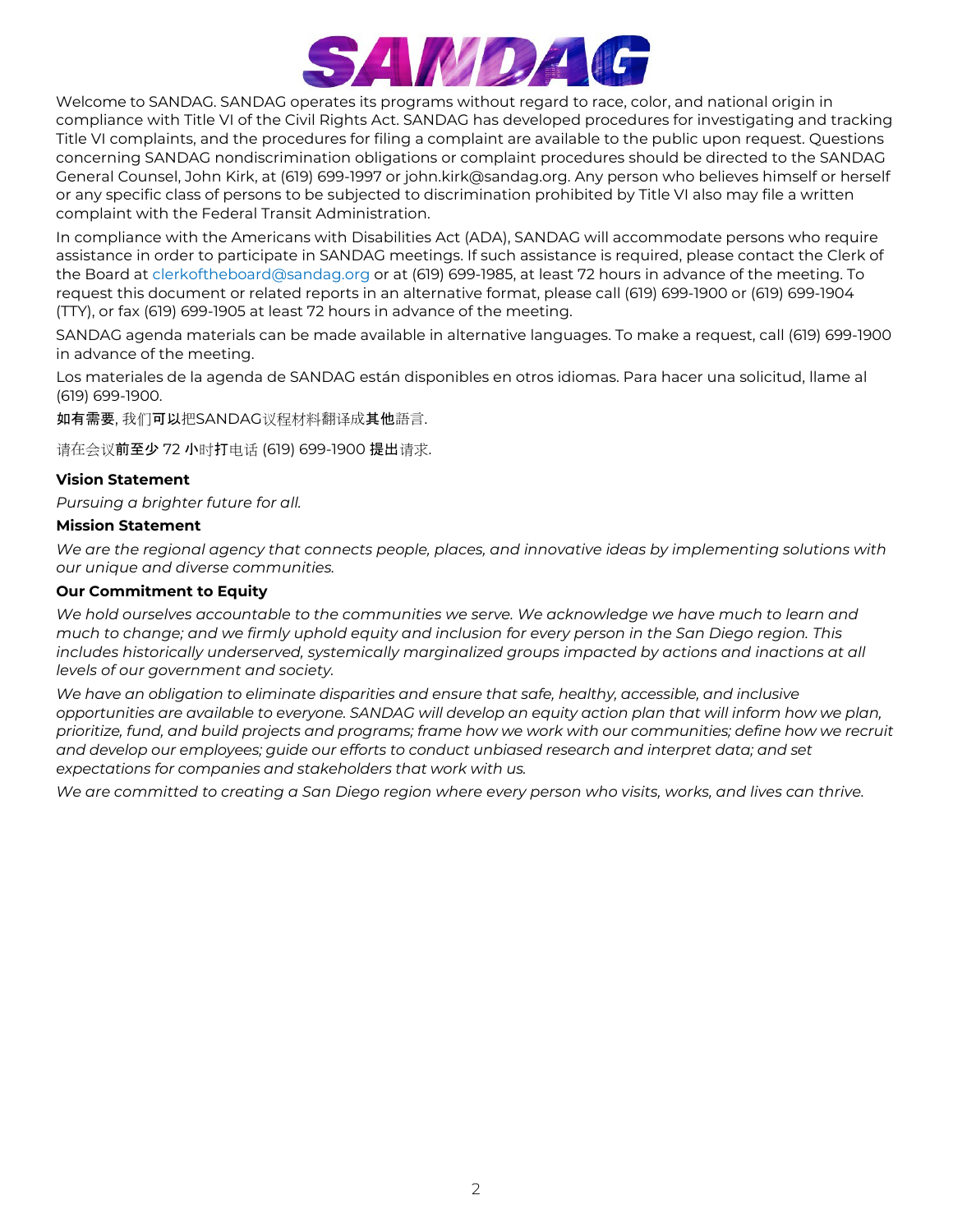SAMDAG

# **Specialized Transportation Workshop**

February 24, 2022 2-4:30 p.m.

| Item No. |                                                                                                                                                                                                                                                                                                                                                                                                                     | <b>Estimated</b><br><b>Timeframe</b> |
|----------|---------------------------------------------------------------------------------------------------------------------------------------------------------------------------------------------------------------------------------------------------------------------------------------------------------------------------------------------------------------------------------------------------------------------|--------------------------------------|
| 1.       | Welcome, Introductions, and Housekeeping<br>Staff will kick-off the workshop, invite participant<br>introductions, and provide housekeeping instructions.                                                                                                                                                                                                                                                           | 2 - 2:10 p.m.                        |
| $+2.$    | Preparation for Upcoming SANDAG Calls for Projects<br>Related to Specialized Transportation<br>Staff will provide an overview of the outreach efforts<br>conducted to-date to prepare the upcoming calls for<br>projects. Staff will also highlight recent feedback received as<br>well as input from the 2020 Coordinated Plan and the past<br>two Specialized Transportation Grant Program Calls for<br>Projects. | $2:10 - 2:20$ p.m.                   |
| 3.       | <b>Facilitated Group Discussion</b><br>Staff will lead a discussion to solicit feedback on the vision for<br>specialized transportation in the region, the most significant<br>barriers to mobility for seniors and individuals with<br>disabilities, and the most pressing operational challenges in<br>providing specialized transportation services.                                                             | $2:20 - 3$ p.m.                      |
| 4.       | <b>Break</b>                                                                                                                                                                                                                                                                                                                                                                                                        | $3 - 3:10$ p.m.                      |
| 5.       | <b>Break-out Discussions</b><br>Staff will facilitate two break-out discussions on the<br>Specialized Transportation Grant Program (STGP) and Access<br>for All Grant Program (AFA). Topics for each grant program<br>will include program goal(s) and objectives, eligibility and<br>evaluation criteria, and performance measures.                                                                                | $3:10 - 4:00$ p.m.                   |
| 6.       | <b>Reporting Back from Break-out Discussions</b><br>Staff facilitators, with the help of workshop participants, will<br>report on major ideas heard during the break-out<br>discussions.                                                                                                                                                                                                                            | $4:00 - 4:20$ p.m.                   |
| 7.       | Next Steps and Timeline<br>Staff will provide an overview of the timeline for the STGP<br>and AFA Calls for Projects, including opportunities to review<br>comments received during the workshop and provide<br>further input.                                                                                                                                                                                      | $4:20 - 4:30$ p.m.                   |
| 8.       | Adjournment                                                                                                                                                                                                                                                                                                                                                                                                         | 4:30 p.m.                            |

+ next to an item indicates an attachment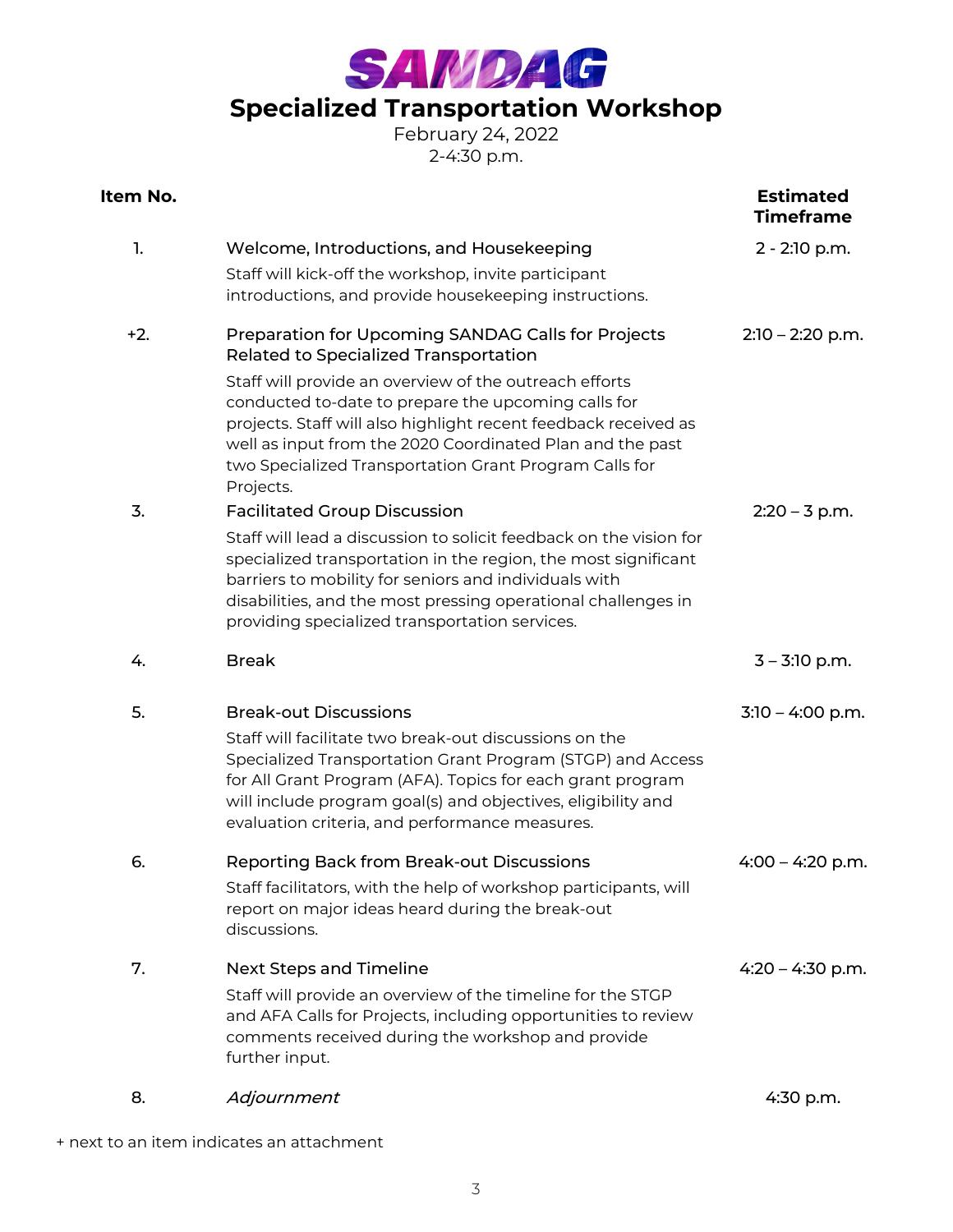

# Attachment 2: Summary of Stakeholder Feedback

Below is a summary of the stakeholder feedback SANDAG has received since January 2022 from Council on Access and Mobility and Social Service Transportation Advisory Council meetings. Additional stakeholder feedback from the last two Specialized Transportation Grant Program (STGP) Calls for Projects and the 2020 Coordinated Plan is provided.

### Comments Received Since January 2022

- Allow for flexibility given the uncertainties surrounding COVID-19, such as continuation of meal deliveries
- Consolidate the number of Access for All grants awarded to support a coordinated approach and avoid duplicative services
- Make the cost of vehicle permits in the MTS service area eligible for grant funding
- Allow grant funding to help providers recruit and retain volunteer drivers following the pandemic
- Increase on-demand response time for individuals with disabilities, especially for students who need to access school and worksites.
- Ensure service to individuals with disabilities, especially those that are not in a paratransit service area
- Increase the availability of Wheelchair Accessible Vehicles (WAVs)
- Clarify the definition of on-demand service and if the Access for All Program is focused only on wheelchair users
- Promote the availability and use of on-demand service to ensure individuals with disabilities and seniors can safely evacuate during emergency situations
- Allow for flexibility to account for fluctuation in on-demand pricing with ambulatory trips in lowdensity areas
- Pursue vision of regional, on-demand, accessible and affordable transportation for all
- Encourage consistency across various services so passengers more easily navigate multiple programs with differing requirements

### Comments Received from the Last Two STGP Calls for Projects

- Maximize number of seniors and individuals with disabilities served
- Provide maximum number of trips
- Maximize cost-effectiveness and benefit of dollars spent
- Promote the use of technology
- Provide service to seniors and individuals with disabilities with the greatest need, such as low income, underserved, isolated, and low mobility